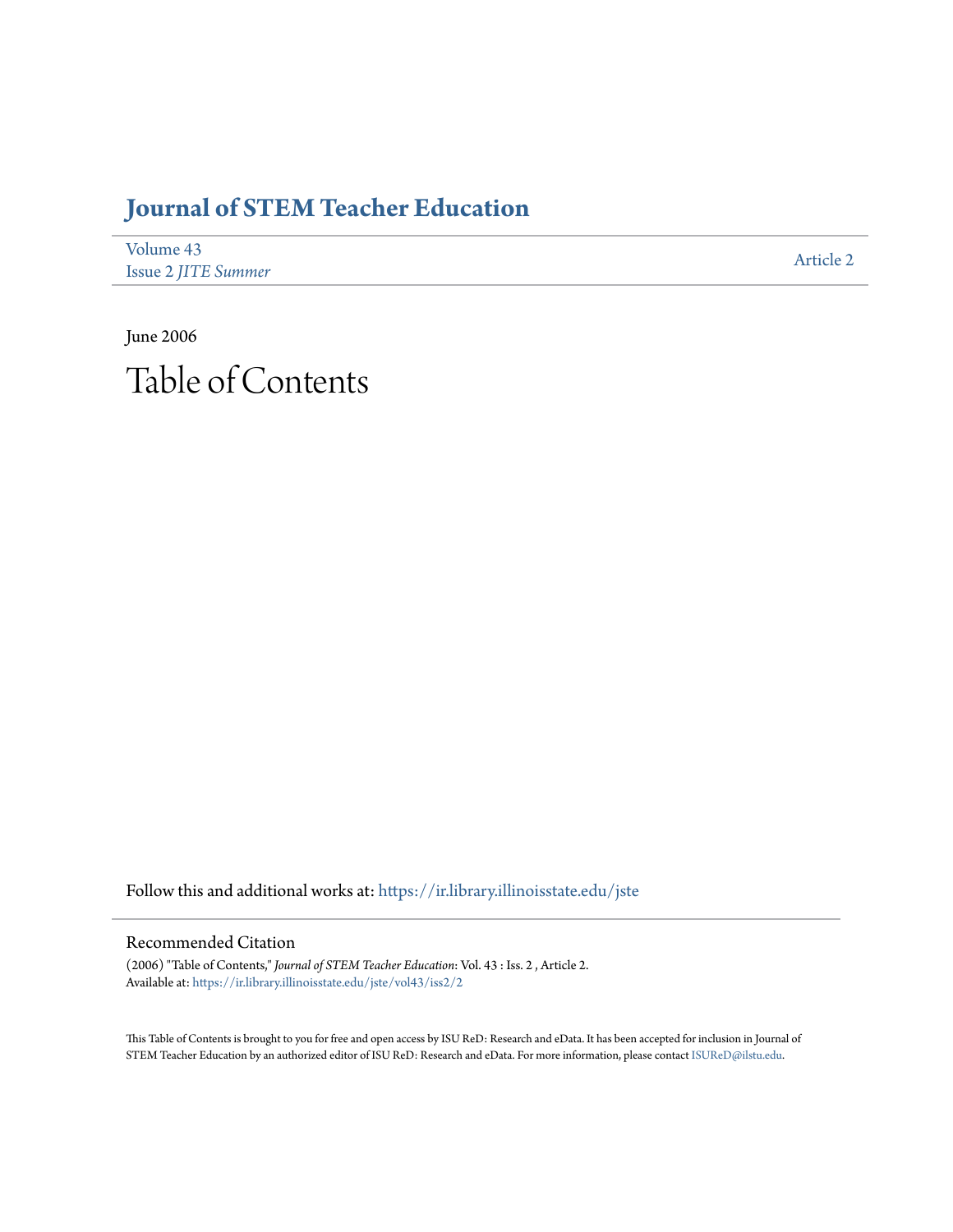### *JOURNAL OF INDUSTRIAL TEACHER EDUCATION*

Summer Issue Contents Volume 43, Number 2

| <b>From the Editor</b> |  |
|------------------------|--|
|                        |  |

# **Articles**

|    | Team Teaching with                                |
|----|---------------------------------------------------|
|    | Academic Core Curricula Teachers:                 |
|    | Using Aviation Concepts                           |
| 7  | by Lowell W. Berentsen                            |
|    | No Worries about the Future:                      |
|    | Young Adults' Perceptions of Risk and Opportunity |
|    | While Attending Technical College                 |
| 20 | by Antie Barabasch                                |
|    | Critical Problems Facing Technology Education:    |
|    | Perceptions of Indiana Teachers                   |
|    | by Edward J. Lazaros and                          |
| 45 | George E. Rogers                                  |
|    |                                                   |

### **At Issue**

|                                                  | Journal Writing in              |    |
|--------------------------------------------------|---------------------------------|----|
|                                                  | Career and Technical Education: |    |
| A Tool to Promote Critical Thinking Skills       |                                 |    |
|                                                  | by Jeffery W. Cooper            | 71 |
| Testing Equals Relevance in Technology Education |                                 |    |
|                                                  | by Steve Rogers                 | 82 |
|                                                  |                                 |    |

#### 1